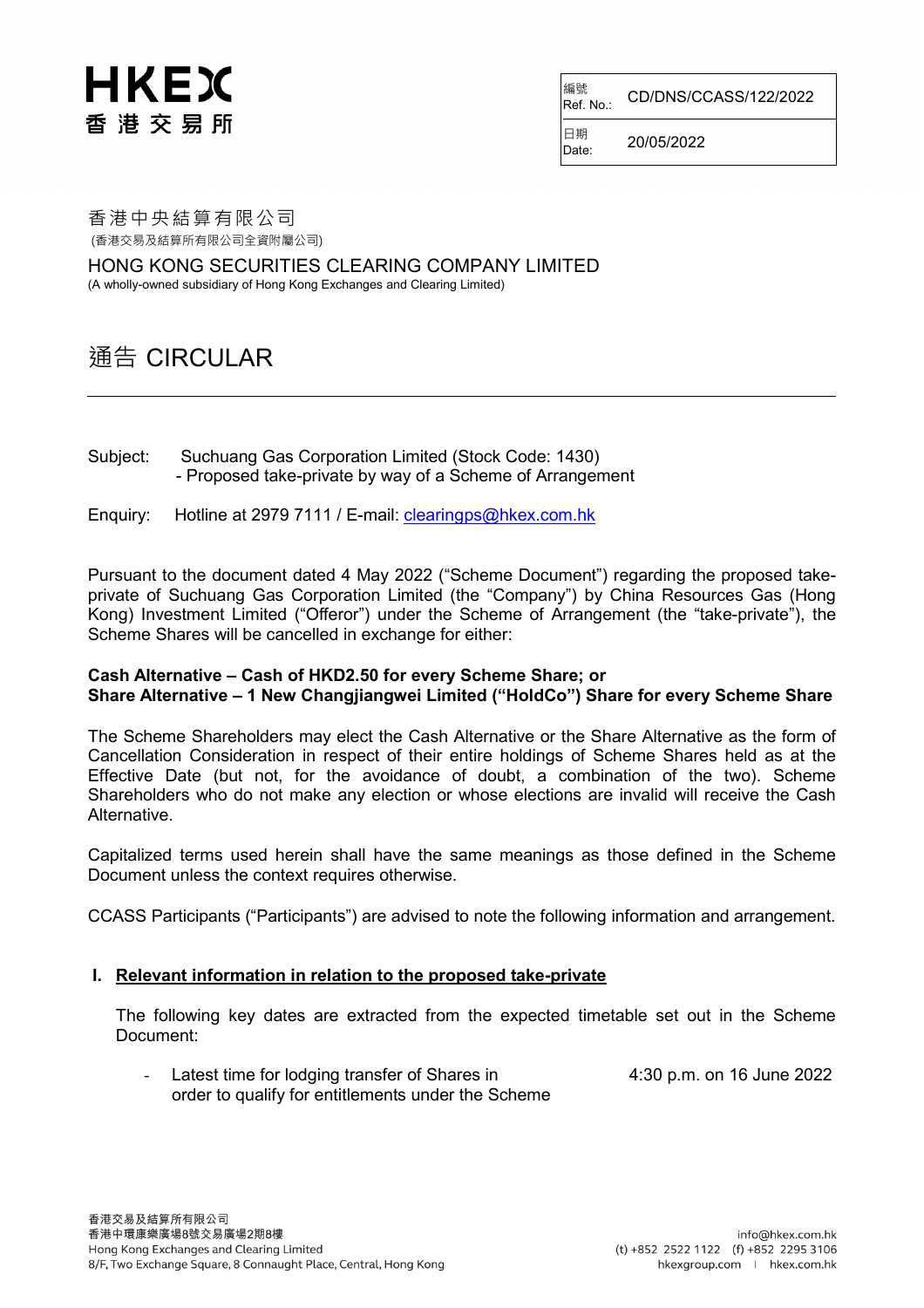# **HKEX** 香港交易所

|                          | Scheme Record Date                                                                                                        | 17 June 2022              |
|--------------------------|---------------------------------------------------------------------------------------------------------------------------|---------------------------|
|                          | <b>Effective Date</b>                                                                                                     | 12 July 2022              |
|                          | Expected withdrawal of the listing of<br>Shares on the Stock Exchange becoming effective                                  | 9:00 a.m. on 14 July 2022 |
| $\overline{\phantom{a}}$ | Latest time to despatch cheques for cash entitlements<br>and share certificates for share entitlement<br>under the Scheme | on or before 21 July 2022 |

### **II. Arrangement of HKSCC for the proposed take-private**

In order to be qualified for the entitlements under the Scheme of Arrangement through CCASS, the latest time for accepting Shares deposited to the CCASS Depository by Participants is 12:00 noon on 16 June 2022. If participants do not want to receive the entitlements through CCASS, the latest time for accepting Shares withdrawn from the CCASS Depository is 2:00 p.m. on 16 June 2022. The latest time for lodging transfers of the Shares at the Share Registrar is 4:30 p.m. on 16 June 2022.

No action would be required if Participants elect Cash Alternative only for their entire holdings.

Participants who elect Share Alternative or combination of both alternatives should (i) sign and return a prescribed Election Form for Share Alternative and Denomination Request (Appendix 1) (the "Form") to HKSCC at 1/F, One and Two Exchange Square, 8 Connaught Place, Central, Hong Kong and (ii) submit Denomination Request through Client Connect (procedure as set out in the circular dated 20 Dec 2019 under reference. [CD/CDCO/CCASS/033/2019\)](https://www.hkex.com.hk/-/media/HKEX-Market/Services/Circulars-and-Notices/Participant-and-Members-Circulars/HKSCC/2019/ce_HKSCC_SET1_033_2019.pdf) by **5:00 p.m. on 24 Jun 2022** (the "Stipulated Deadline"). Failure to submit the Form in original and/or the Form has not been fully completed or has been completed incorrectly, the relevant Participants will receive Cash Alternative for their entire holdings.

Each Participant should return ONE Form and ONE Denomination Request only to HKSCC.

Participants' holding in the Company's Shares will be removed from CCASS **at the day-end of 13 July 2022**, subject to the Scheme of Arrangement becoming effective.

### **III. Entitlement Statement**

As the Latest time for lodging transfer of Shares in order to qualify for entitlements under the Scheme is 16 June 2022, CCASS will generate preliminary receivables for Cash Alternative to the relevant Participants based on their holdings in the Company's shares as at 16 June 2022 day-end and will be reflected on the Participants' entitlement statements of 13 July 2022; and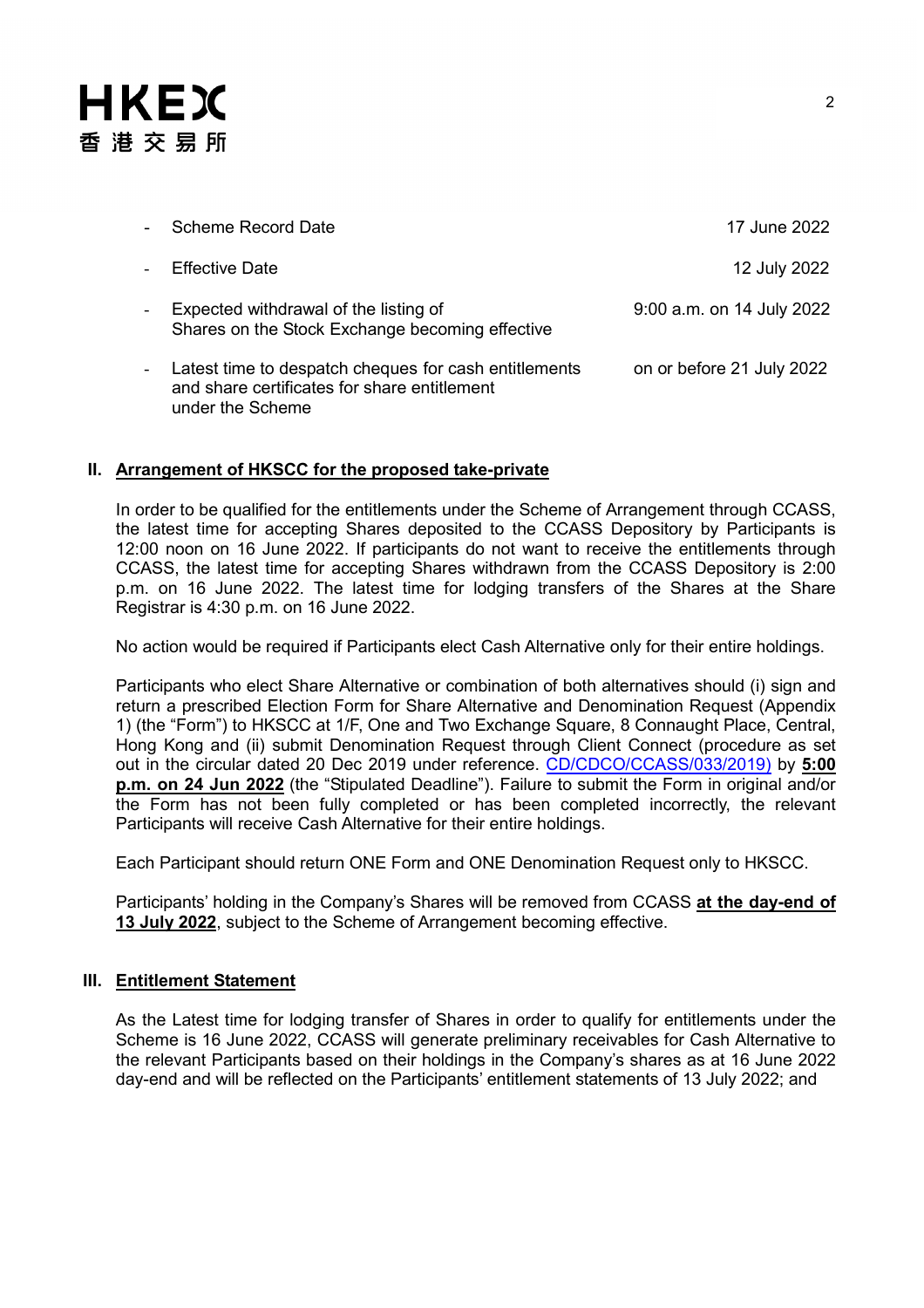# **HKEX** 香港交易所

Upon receipt of the confirmation of the quantity of share election from the Share Registrar, HKSCC will adjust the relevant receivables for Cash Alternative in respect of the Shares elected to receive Share Alternative as indicated in the Forms submitted by the relevant Participants. Such adjustment will be reflected on the Participants' entitlement statement. A supplemental advice showing the receivables for Scrip Alternative will be issued to relevant Participants. Participants will be informed of the advice collection arrangement through broadcast message via CCASS terminal.

### **IV. Share Certificates of HoldCo**

Upon the Scheme of Arrangement becoming effective, the share certificates of HoldCo will be issued in the name of "HKSCC Nominees Limited" in respect of the Share Alternative elected by HKSCC on behalf of the relevant Participants. HoldCo is not listed on any stock exchange and will not be admitted into CCASS as Eligible Securities. As such, HKSCC **will not** provide any nominee services to Participants in respect of the HoldCo Shares. Participants should withdraw their HoldCo share certificates from CCASS after distribution. Separate broadcast message will be issued when the HoldCo share certificates are ready for withdrawal.

Participants are also advised to remind their clients to immediately re-register the HoldCo share certificates into their own names in order to receive issuer's announcements, circulars and/or future entitlement distribution, if any.

The registered agent for the HoldCo Shares is Conyers Trust Company (BVI) Limited ("Conyers"). Participants may contact Conyers at +852 2842 9516 or 29/F, One Exchange Square, 8 Connaught Place, Central, Hong Kong for information regarding the shareregistration process.

### **V. Action to be taken by the Account Holders[1](#page-2-0)**

**In accordance with the Scheme document's requirement, the company requires Account Holder i.e. your client(s) to file Account Holder Form (countersigned by CCASS Participant) and KYC Documents (the requirement is described in the Scheme Document dated 4 May 2022) to the Share Registrar directly for election of Share Alternative. Failure to fulfil this requirement will invalidate the election for share alternative.**

As each investor should only be able to elect one form of the Cancellation Consideration, Account Holders whose all or some Scheme Shares are deposited in CCASS should note the measure as set out in the section (the "Single Consideration Election Measure") of the scheme document. The purpose of such measure is to identify the Beneficial Owners who are electing for the Share Alternative and to eliminate such investors who have elected for both the Cash Alternative and Share Alternative from receiving the Share Alternative.

*Please note the requirement to file Account Holder Form and KYC Documents is not requested by HKSCC and HKSCC Nominees Limited. If you / your client(s) have any questions concerning such requirement and the procedures required in connection with the Single Consideration Election Measure and the requirement of KYC Documents as set out in the Scheme Document, please call the hotline of the Share Registrar, Tricor Investor Services Limited, at +852 2980 1333 between 9:00 a.m. and 4:30 p.m. on Monday to Friday, excluding public holidays in Hong Kong.*

<span id="page-2-0"></span> $1$  a person who (a) is interested in Scheme Share(s) with all or some of the Scheme Share(s) being deposited in CCASS and registered under the name of HKSCC Nominees and (b) has maintained an account (or accounts) with CCASS Participant(s) to hold such Scheme Share(s) or is interested in such Scheme Share(s) as a CCASS Investor Participant.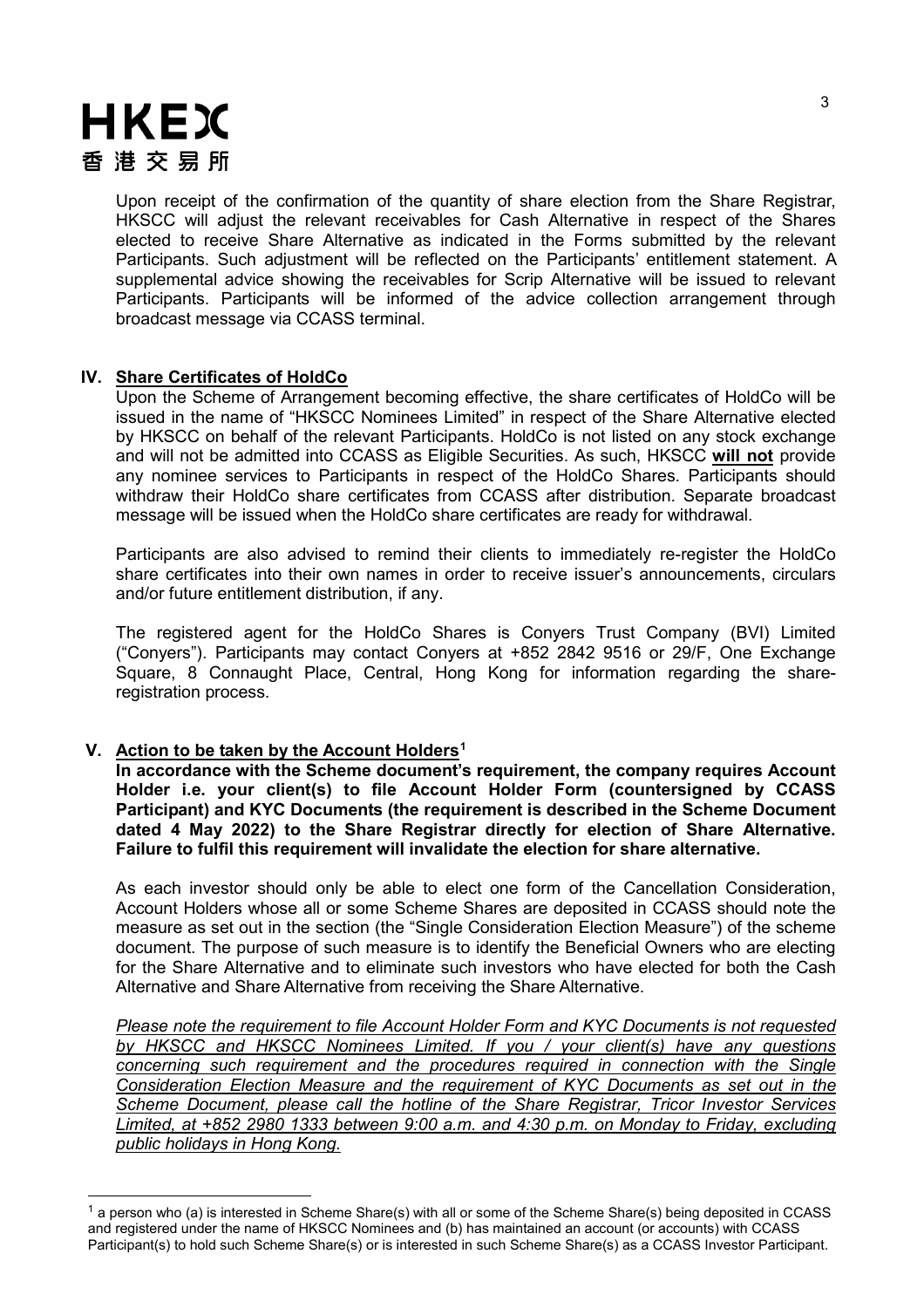

Save as otherwise provided in the Scheme Document or in the Account Holder Form, an Account Holder who holds all or part of the Scheme Shares which such Account Holder is interested in through CCASS and wishes to elect for the Share Alternative in respect of all the Scheme Shares which such Account Holder hold or is (or, if the Account Holder is a nominee or custodian, a Beneficial Owner is) interested in as at 17 June 2022 (the "Confirmation Date") must, in respect of such Scheme Shares held through CCASS:

- 1. submit his/her/its election instruction to the CCASS Participant(s) through which he/she/it holds his/her/its Scheme Shares on or before such time as notified by his/her/its CCASS Participant(s) (the "Relevant CCASS Participants") for the purpose of electing the Share Alternative; and
- 2. complete, sign and return, no later than 4:30 p.m. on 28 June 2022 (the "Form Cut-off Time"), both (i) a copy of the Account Holder Form and KYC Documents to the Company's Share Registrar by email to is-suchuang\_election@hk.tricorglobal.com, with the Relevant CCASS Participants being copied in the same email; and (ii) the original of the Account Holder Form and KYC Documents to the Company's Share Registrar at Level 54, Hopewell Centre, 183 Queen's Road East, Hong Kong.

The Account Holder Form can be downloaded from the website of the Company at <http://www.suchuanggas.com/> or HKEX website at [https://www.hkexnews.hk](https://www.hkexnews.hk/) and you may complete a print-out version of the Account Holder Form (or any Continuation Pages) for submission to the Company's Share Registrar. The requirement of KYC Documents can be referred to the Scheme Document dated 4 May 2022 for details.

For details about the proposed take-private, Participants are encouraged to read the Company's Scheme Document which is available on HKEX website [\(https://www.hkexnews.hk\)](https://www.hkexnews.hk/).

Wil Tang Vice President Depository and Nominee Services

*This circular has been issued in the English language with a separate Chinese language translation. If there is any conflict in the circulars between the meaning of Chinese words or terms in the Chinese language version and English words in the English language version, the meaning of the English words shall prevail.*